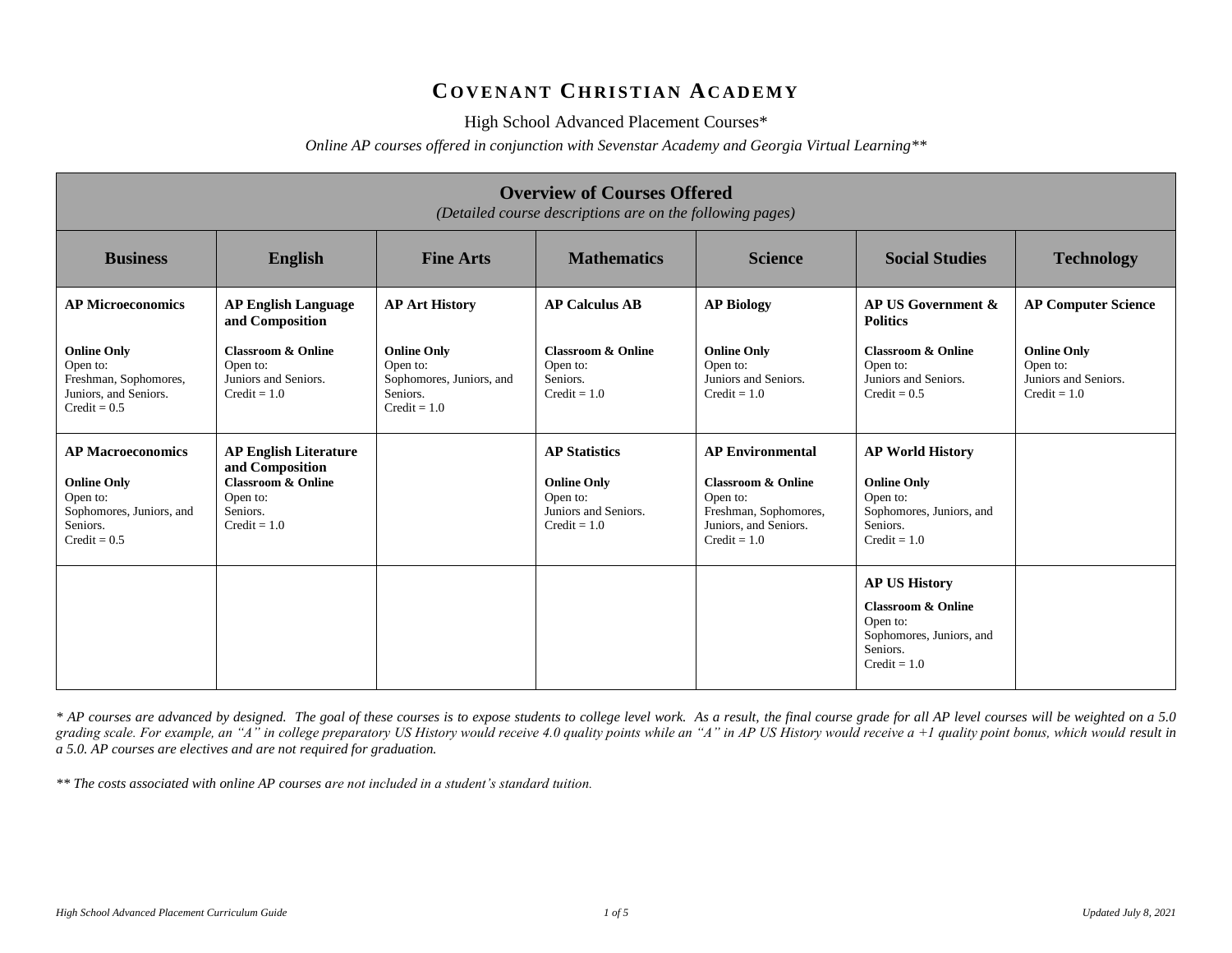# **Detailed Course Descriptions**

## **AP ART HISTORY** (High School Credit = 1.0)

This course is designed to foster in students an understanding and knowledge of architecture, sculpture, painting, and other art forms within diverse historical and cultural contexts. Students examine and critically analyze major forms of artistic expression from the past and the present from a variety of cultures. In addition to visual analysis, this course emphasizes understanding works in context, considering such issues as patronage, gender and the functions and effects of works of art. Prior art training is not a prerequisite nor does the course cater exclusively to future Art History majors. This course was designed to meet the requirements of the Advanced Placement Art History requirements precisely. Students will learn to look at these works of art critically, with intelligence and sensitivity and to articulate what they see or experience in light of a Christian worldview. Students will able to identify the presence or absence of Biblical truth reflected in art and architecture through the centuries.

*Prerequisites: Teacher recommendation*

### **AP BIOLOGY** (High School Credit = 1.0)

This challenging course is designed to provide a college-level experience and prepare students for the AP exam in early May. Over two semesters, the students are engaged in a wide variety of activities, with substantial emphasis on interpreting and collecting data in virtual labs, writing analytical essays and mastering Biology concepts and connections. The key themes of the AP Biology course are: the scientific processes, the effects of science on technology and society, the chemistry and make up of living organisms, genetics, Creation, and diversity. Throughout this course you will be expected to answer questions, reflect on issues and complete lab activities. The primary emphasis is to develop an understanding of concepts rather than memorizing terms and technical details. The course will successfully prepare you for the AP Exam in May.

*Prerequisites: Biology, Chemistry, Algebra I*

## **AP CALCULUS AB** (High School Credit = 1.0)

This course is roughly equivalent to a first semester college calculus course devoted to topics in differential and integral calculus. The AP course covers topics in these areas, including concepts and skills of limits, derivatives, definite integrals, and the Fundamental Theorem of Calculus. The course teaches students to approach calculus concepts and problems when they are represented graphically, numerically, analytically, and verbally, and to make connections amongst these representations. Students learn how to use technology to help solve problems, experiment, interpret results, and support conclusions.

*Prerequisites: Advanced Mathematics*

## **AP COMPUTER SCIENCE A** (High School Credit = 1.0)

The AP Computer Science A course is equivalent to the first semester of a college level computer science course. The course involves developing the skills to write programs or part of programs to correctly solve specific problems. AP Computer Science A also emphasizes the design issues that make programs understandable, adaptable, and when appropriate, reusable. At the same time, the development of useful computer programs and classes is used as a context for introducing other important concepts in computer science, including the development and analysis of algorithms, the development and use of fundamental data structures, and the study of standard algorithms and typical applications. In addition an understanding of the basic hardware and software components of computer systems and the responsible use of these systems are integral parts of the course.

*Prerequisites: Algebra I & II*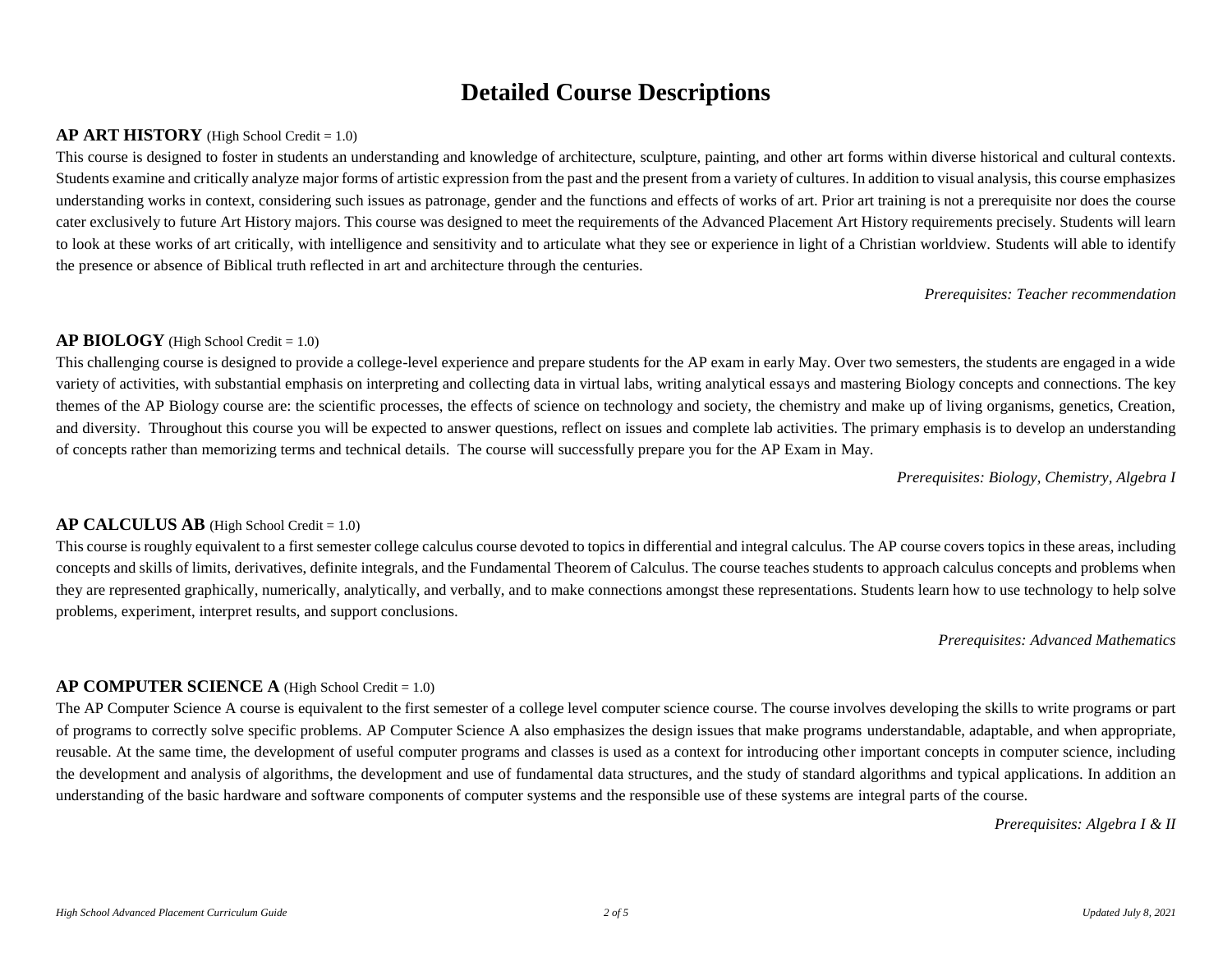## **Detailed Course Descriptions**

#### **AP ENGLISH LANGUAGE AND COMPOSITION** (High School Credit = 1.0)

The AP Language and Composition course will provide high school students with college level instruction in studying and writing various kinds of analytic or persuasive essays on literary and nonliterary topics in language, rhetoric and expository writing. Students will become skilled readers of prose written in various periods, disciplines, and rhetorical contexts. Both their reading and writing should make students aware of the interactions among a writer's purposes, audience expectations, and subjects as well as the way writing conventions and language contribute to effectiveness in writing. This course will effectively prepare students for the AP Exam by enabling them to read, comprehend, and write about complex texts, while developing further communication skills on a college level.

*Prerequisites: Teacher recommendation*

#### **AP ENGLISH LITERATURE AND COMPOSITION** (High School Credit = 1.0)

The AP English Literature and Composition course aligns to an introductory college-level literary analysis course. The course engages students in the close reading and critical analysis of imaginative literature to deepen their understanding of the ways writers use language to provide both meaning and pleasure. As they read, students consider a work's structure, style, and themes, as well as its use of figurative language, imagery, symbolism, and tone. Writing assignments include expository, analytical, and argumentative essays that require students to analyze and interpret literary works. This course will effectively prepare students for the AP Exam by enabling them to read, comprehend, and write about complex texts, while developing further communication skills on a college level.

*Prerequisites: Teacher recommendation*

#### **AP ENVIRONMENTAL SCIENCE** (High School Credit = 1.0)

The AP Environmental Science course challenges students to explain various environmental concepts and processes through analyzing data, reviewing and preparing visual representations, and key writings. Students will apply various quantitative methods to solve environmental problems and propose solutions with supporting evidence. Students will also analyze research studies and identify a hypothesis. This course will effectively prepare students for the AP Exam.

#### *Prerequisites: Teacher recommendation*

#### **AP MACROECONOMICS** (High School Credit = 0.5)

You have been called upon to assist the leader of the Macro Islands who is running for reelection next year. The economy is in shambles, and you need to come up with some feasible solutions. This will not only help the people of the Macro Islands but will also ensure a victory for your employer. You were hired over the Internet and received a first class ticket to the Macro Islands where you can learn first-hand about the situation. You arrive at Pineapple Airport in the middle of the day and are met by a man with a briefcase who is holding a sign with your name on it. You approach the man and introduce yourself. "I'm Mr. Scarcity," he says. "I'll be your guide as you learn about the economic situation of the islands. You need to learn everything you can about both macroeconomics and our Macro Islands for your presentation to our island leader in May." (i.e., *Your* AP Exam.)

*Prerequisites: Teacher recommendation*

## **AP MICROECONOMICS** (High School Credit = 0.5)

You traveled to the Macro Islands to assist the leader in winning re-election. You came for a job, but you realized as you were working that you loved the islands and wanted to make your home there. Because you are adept at giving economic advice to the leader, you have been appointed as the new President of the Sunny Seas Shell Company. As part of your role in assuming the leadership duties of the company, you will need to brush up on microeconomics. The Board of Directors has appointed Ms. Equilibrium to act as your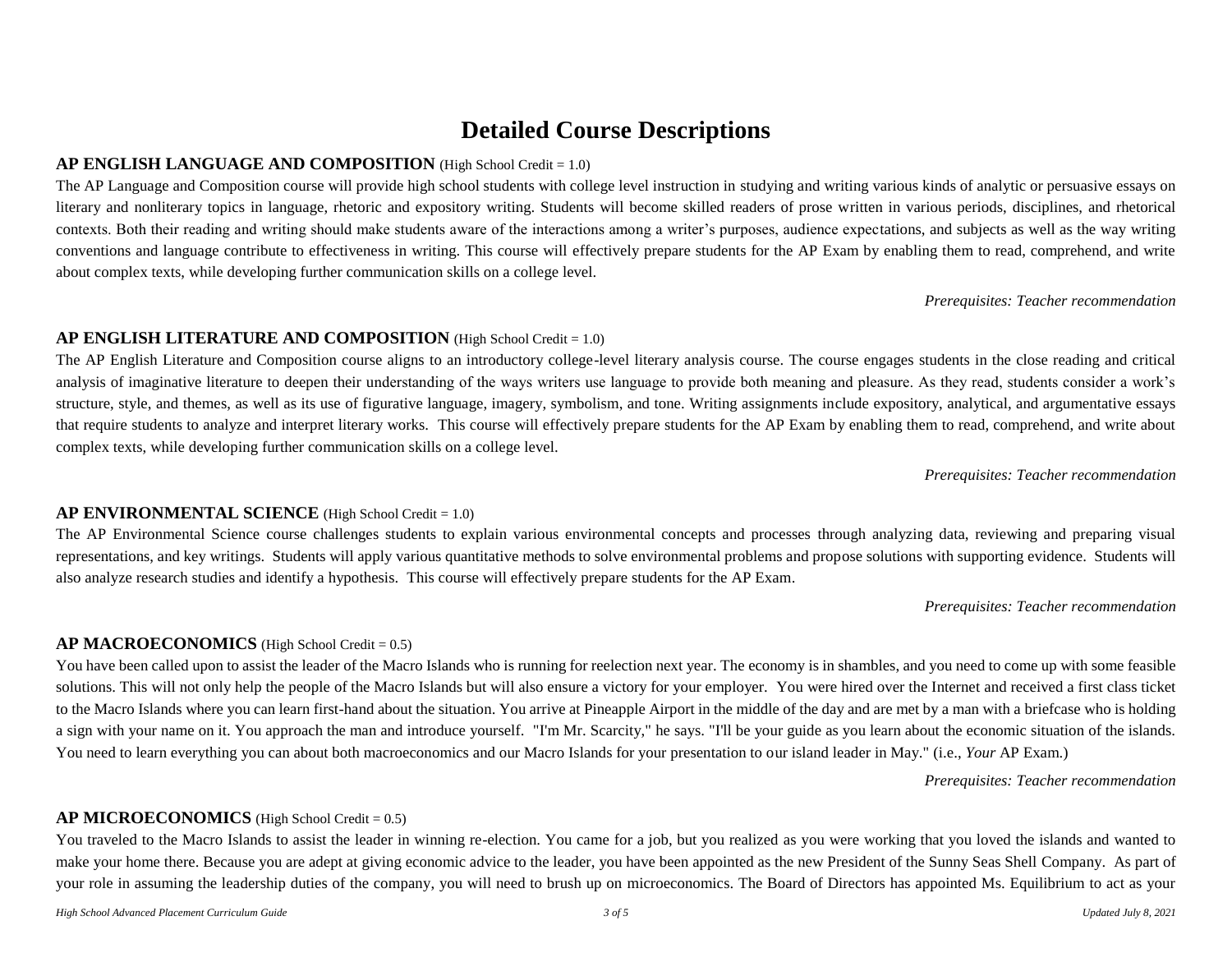personal assistant and advisor as you transition into your new role. You will be learning all you can about microeconomics and will be required to exhibit your knowledge in May at the annual Board of Directors' meeting (the AP Exam).

*Prerequisites: Teacher recommendation*

### **AP STATISTICS** (High School Credit = 1.0)

This course is designed to provide college-level instruction on the concepts and tools for working with data. Students collect and analyze data and draw conclusions based on realworld information. The course challenges students to explore patterns, think critically, use a variety of tools and methods, and report their findings and conclusions. Statistics are used everywhere from fast food businesses ordering hamburger patties to insurance companies setting rates to predicting a student's future success by the results of a test. Students will become familiar with the vocabulary, method, and meaning in the statistics which exist in the world around them. This is an applied course in which students actively construct their own understanding of the methods, interpretation, communication, and application of statistics. [C4] Each unit is framed by enduring understandings and essential questions designed to allow students a deep understanding of the concepts at hand rather than memorization and emulation. Students will also complete several performance tasks throughout the year consisting of relevant, open-ended tasks requiring students to connect multiple statistical topics together. [C4] The TI83+/84 OR 89 calculator and computers will be used to explore the world of data and the patterns which can be found by analyzing this information as well as statistical relationships. [C5] General topics of study include "exploring data," "planning and design of a study," anticipating patterns," and "statistical inference."

*Prerequisites: Algebra 2*

## **AP US GOVERNMENT & POLITICS** (High School Credit = 0.5)

Study the key concepts and institutions of the political system and culture of the United States. The class will read, analyze, and discuss the U.S. Constitution and other documents as well as complete a research or applied civics project. This course will effectively prepare students for the AP Exam.

#### *Prerequisites: US History*

## **AP US HISTORY** (High School Credit = 1.0)

The study of history provides us with an opportunity to see God's hand in our story. AP United States History will guide students through exploration, investigation, and evaluation of the story of the United States. They will discover that history isn't a mere collection of information about the past. It's a dynamic story of how the present world came to be, shifting and reshaping as new details and evidence are revealed. It is an opportunity to evaluate the beliefs and philosophies of those who have shaped history against the truth and guidelines of God's Word. It is also an instrument to explore decisions and the outcomes of those decisions as we apply those lessons to our time. The course is designed to mirror a collegelevel survey course in U.S. history and uses a college-level text. While the textbook comes from a particular political perspective, peer and instructor discussions will focus on alternative interpretations of history as well as the development of skills to evaluate history from a biblical perspective. At the completion of this course, the student will be equipped to not only pass the AP exam, but also to understand their role in the world as they live out the next chapter of the story.

*Prerequisites: Teacher recommendation*

## **AP WORLD HISTORY** (High School Credit = 1.0)

AP World History covers the history of the world from 600 C.E. to the present with an introduction unit on the period before (covering around 8000 B.C.E. to 600 C.E.). The course emphasizes —patterns of changel and the connections between the various world cultures throughout the time period being studied. Students will gain an understanding of the global experiences of humanity and be able to apply that knowledge to their growth and development as ―citizens of eternity. The class has two major goals: (1) to prepare students to be successful on the AP World History exam and (2) to provide students with an understanding on why the world developed the way it did.